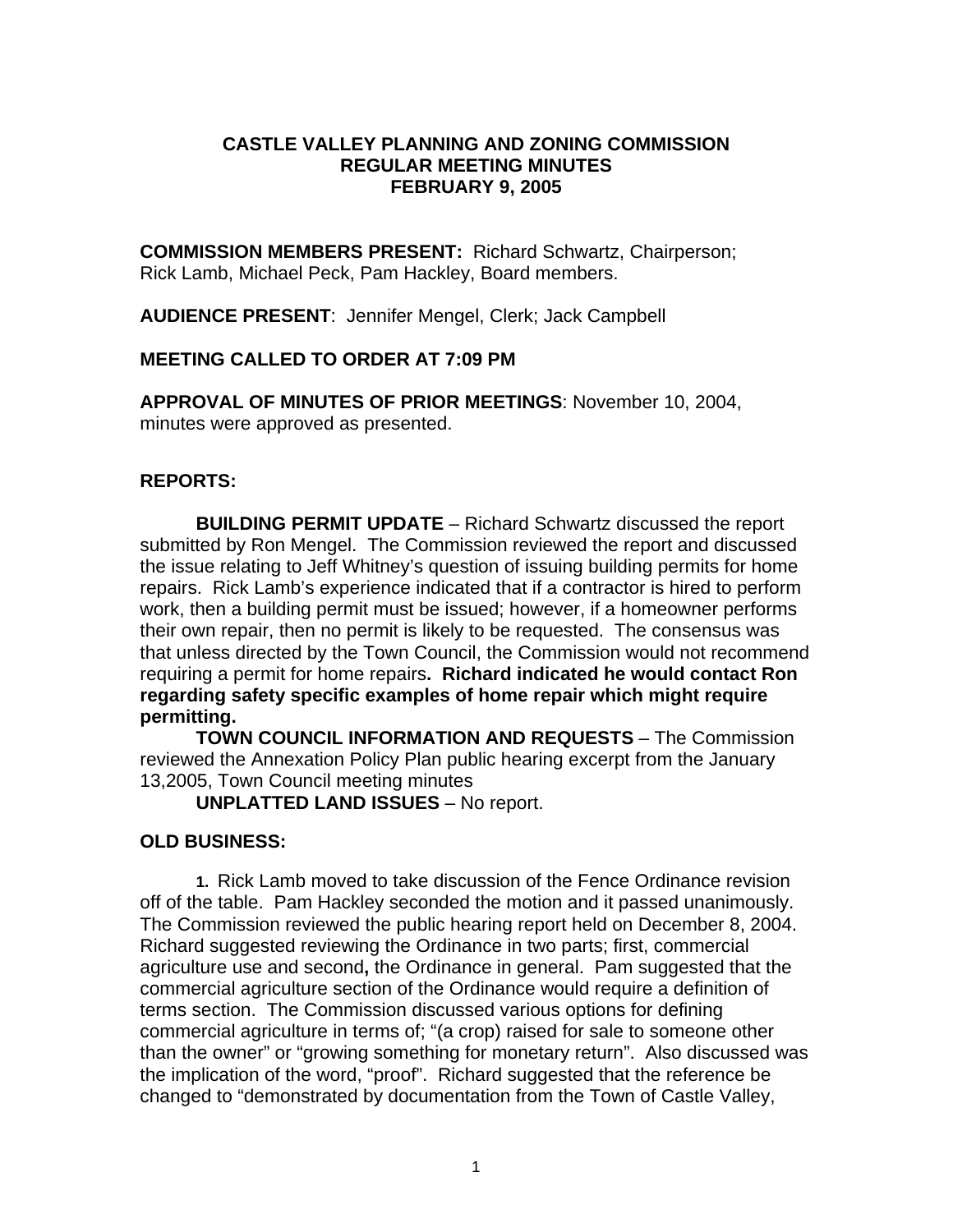Irrigation Company or a personal water right". Editorial changes to the Ordinance in general and clarifications in the types of permitted fences were also discussed. Pam Hackley moved to forward Ordinance 2003-3, with the incorporated changes, to the Town Council with a recommendation of approval. Michael Peck seconded the motion and it passed unanimously. A copy of the proposed Ordinance is attached to the minutes of this meeting.

 **2. Pam Hackley moved to take fuel tank storage standards off the table for discussion. Michael Peck seconded the motion and it passed unanimously.** Richard Schwartz reviewed the history of the effort to create standards for fuel storage. The Commission considered the possibility of incorporating other contaminants besides gasoline; such as, pesticides or other chemicals. The Commission also considered the possibility of crafting the ordinance to refer to drinking water quality thus making the ordinance more overreaching. Richard pointed out that it has been difficult to craft the proposed Ordinance thus far and that more restrictions will decrease the likelihood of adopting a fuel storage ordinance. Michael stated that he believes that gasoline seems to be the greatest problem in the valley. **Rick Lamb moved to table fuel storage standards for further review. Michael Peck seconded the motion and it passed unanimously.** 

## **NEW BUSINESS:**

 **6. Item 6 was postponed to the end of the Agenda.** 

 **7.** The Commission reviewed the conditional use permits of those owners who had not responded to the renewal letter dated November 19, 2004. Members of the Commission were able to identify some owners who had moved and cancelled those permits. **The Clerk was instructed to contact the owners of lots 313/314, 89 and 328 to verify their intention to cancel their permits.** 

 **8.** The Commission addressed the request for a boundary adjustment by the property owners of lots 154 and 155. Richard provided a history of the boundary adjustment request. The first request, reorienting the lots, was denied following public comment and the Commission's opinion. The Commission expressed concern that approving any boundary adjustment which inherently creates a variance requirement was not a proper action from Planning & Zoning standards. In addition there was consensus that changing lot lines might set an undesirable precedent. The Commission agreed that they should meet at the property in question to better understand the building envelope for lot 155 and potential impacts on existing lots. **The Clerk was instructed to send a letter to the owners of lots 154 and 155 informing them of the Commission's attention to their request and notification of the issue as an agenda item in March, 2005.**